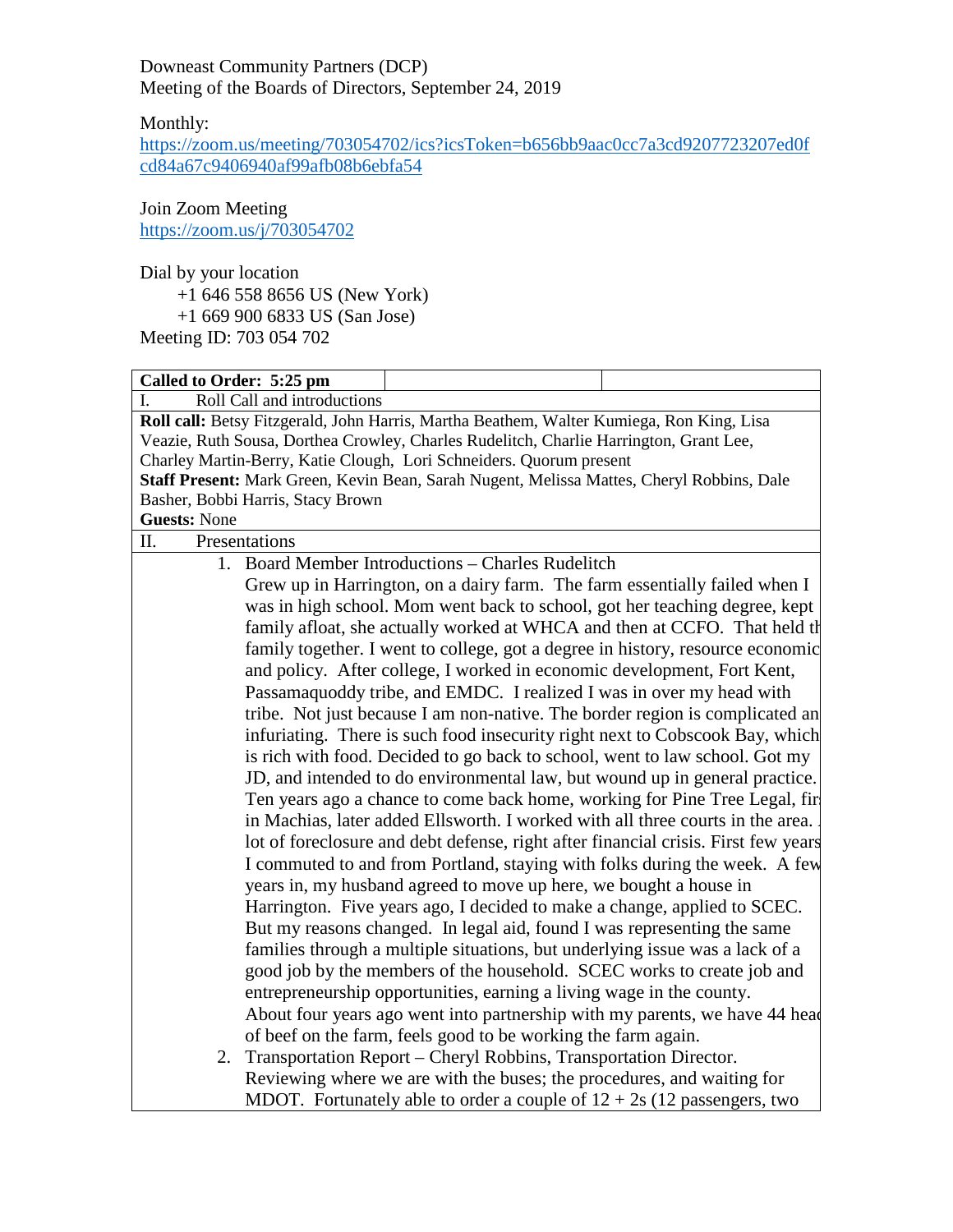wheelchairs), but this is from fiscal FY 17. We only have to pay 5.5% match Would like to order another  $12 + 2$ . One thing holding up 8 vehicles is waiting for a state bond. Learned it won't be in September, but hoping to have the money in the next two months. The tobacco settlement vehicles are 24 plus 2, think they will be next. Working on a plan to replace some of our older vehicles, for 3, possibly 4 agencies. It is a discretionary grant, hopefull the feds will find it worthy. Applied for a grant for two more buses. When these are all done, we will be in good shape, all but six vehicles will be replaced. And those six are fairly new. Also, At Home will be turning over their old Toyota van, about 100,000 miles on it. Almost like new to Transportation division. With the broker they use a lot of mom and pop transportation organizations, and taxis. West's does some, but nothing compared to what we do for Logisticare. No major competitor in our area. Today we have 22 vehicles, which is not enough. 18 DOT, 4 agency owned. It can take a long time to get the buses once they are ordered. Several month between ordering and delivery.

What are the restrictions? Can't do charter. Can do public transportation, such as the blueberry festival. Fine line between that and charter. Doing Autumn Gold this weekend.

Downeaster is not really a competitor as they do flex route, not Mainecare.

Don't need CDLs until there are more than 15 passengers.

We are up to 37 agency drivers, getting harder, because of the change in the marijuana laws, Feds have zero tolerance, CBD oil even has a trace. It make it harder to hire drivers. Can use about a dozen more drivers. Volunteers are lower than in past years, hard to get volunteers. Jo Cooper has no trouble so wondering if it is who we transport? Some months between 45-50,000 trips per month.

Two dispatchers schedule trips every day.

A few grants in the works now: Maine Charitable grant – money for senior transportation in Washington County; also anonymous foundation, for charging stations and three EV. And soon applying for Maine Cancer Foundation grant. Can apply for \$60,000 over two years, good shot at it.

3. CSBG Training – Stacy Brown

Two Community Action Partnership videos on CSBG Standards, one on Consumer Input and Involvement and the second on Community Engagement.

Question for Stacy – when does this get reported to the board? Put together a committee, which is staff and board. Probably report to you annually.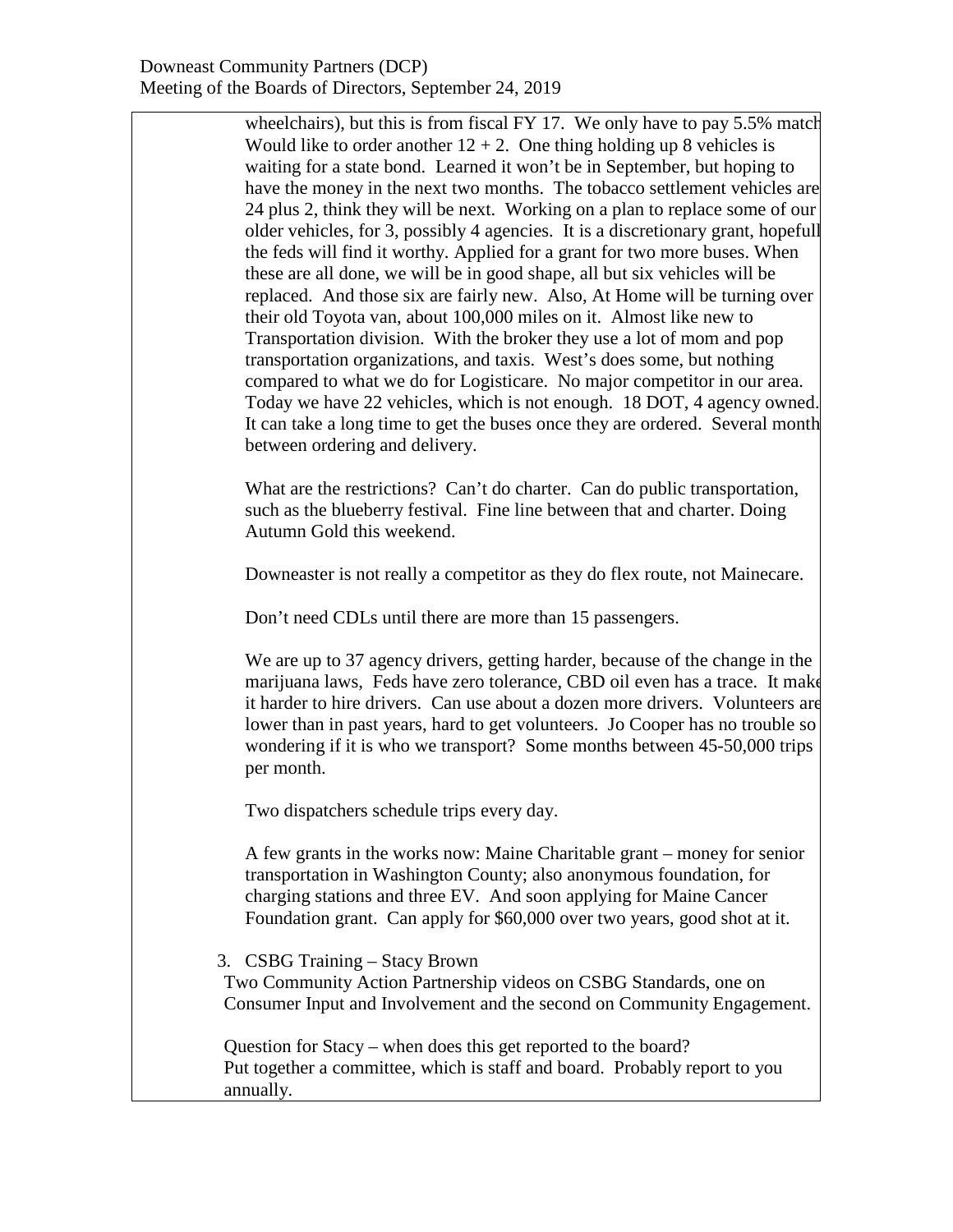| III | Items for Board Action                                                                                                                                                                                                                                                                                                                                                                                                                                                                                                                                                                               |
|-----|------------------------------------------------------------------------------------------------------------------------------------------------------------------------------------------------------------------------------------------------------------------------------------------------------------------------------------------------------------------------------------------------------------------------------------------------------------------------------------------------------------------------------------------------------------------------------------------------------|
|     | 1. Approval of Meeting Minutes from 8/27/2019<br>Discussion: Add Charlie Harrington to roll call<br>Action: John made the motion to approve the minutes as amended, Katie<br>seconded. Motion passed.<br>2. Resolved, to approve the Budget for the year beginning October 1, 2019 and<br>ending on September 30, 2020<br><b>Discussion:</b> Note that there is a board resolution that needs to be addressed<br>but wasn't on the agenda.                                                                                                                                                           |
|     | Question – why has IDC gone down to $9\%$ . We actually fought to put more<br>in it, based off the administrative aspect of the agency – whole budget, less<br>direct services, just a higher percentage of administrative costs for the cost<br>pool, it's just how the math came out. No particular area to point to. All<br>year long we were at about 8.8. Staff is out straight, could use an extra<br>person, but working to keep the costs down. Ones who are impacted – ECE<br>with admin costs, transportation, any savings will hit bottom line as a<br>surplus. Want to be between 9-10%. |
|     | Mark $-$ do you have enough administrative staff to run the agency?<br>A lot of services are charged directly to the divisions, such as HR and IT,<br>Property management. Helps to keep the rate lower. Gained a few new<br>programs in the past few years, big one is Maternal and Child Health, about<br>\$300,000, slight increase in payroll, etc. so draw in more funds but don't<br>spend more on admin. Think how we are doing Development is working,<br>might look at it next year to see if we want a Development Director.                                                               |
|     | Action: Charlie made the motion to approve the budget. Katie seconded.<br><b>Motion passed.</b>                                                                                                                                                                                                                                                                                                                                                                                                                                                                                                      |
|     | <b>Additional Resolution – That the Finance Director of DCP be authorized to</b><br>withdraw \$62,000, an amount that does not exceed 5% of the value of the<br>Crisis Endowment Fund for the purpose of funding the CARE fund at DCP,<br>for the Fiscal Year 2020.                                                                                                                                                                                                                                                                                                                                  |
|     | Action: Katie made the motion to approve the resolution, Walter seconded<br><b>Motion Passed</b>                                                                                                                                                                                                                                                                                                                                                                                                                                                                                                     |
|     | Grant has an aversion to using endowments for programs.                                                                                                                                                                                                                                                                                                                                                                                                                                                                                                                                              |
|     | Annual draw to support families in crisis is the intention of the donor. We                                                                                                                                                                                                                                                                                                                                                                                                                                                                                                                          |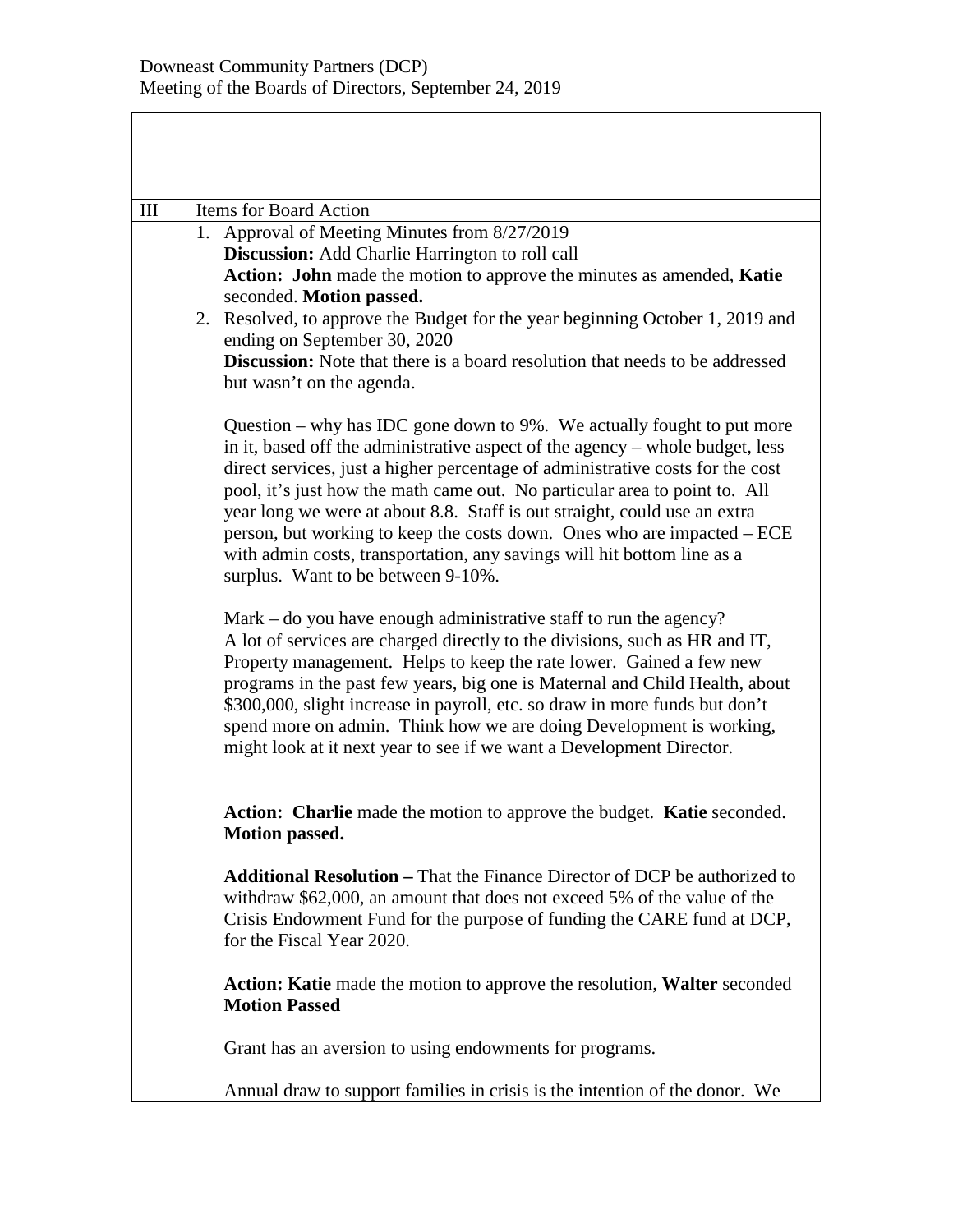take 5% of the balance at the end of September 2018. Total this draw is \$60,000

**3.** Resolved, to approve a fund raising raffle for Friendship Cottage. **Discussion:** great Escape Raffle – selling up to 1500 tickets at \$10 a piece. Two prizes - \$1,000 value location TBD by winner. Other prize is \$100.00 for person who sells the most tickets.

**Action: Walter** made the motion to approve the raffle. **Lori** seconded. **Motion passed.**

**4.** Resolved to authorize the Executive Director to spend up to \$20,000 for improvements to 63 Elm St and to authorize him to enter into an agreement with Healthy Acadia for the management of a Recovery Residence for women.

**Discussion:** there is some risk, but it is a chicken and egg type problem. Charley Martin Berry and CCC is a big part of this We think it is going forward, to get certifications, need to make improvements, but we think \$20,000 is a high estimate. Elsie Fleming thinks she can come up with furniture and appliances. We will be doing repairs around the house, paint, shampoo the rugs, etc. Volunteers to do some heavy cleaning. Some flooring and doors need to be replaced. Talked with Kevin about how to fund it. Kevin recommends it as part of the depreciation.

Question: Agree that it is important to address this issue but who is paying for it? Person getting the help is out of resources.

A number of the supports will be about connecting to employment resources. Also a bill passed into law in the last session that may put rent subsidy into the hands of people in recovery living in recovery houses. The state is figuring out how to do this. Important to mention that the commitment of the partners is to welcome children in this residence. Original plan was to have someone from down state come in to run it, that didn't; work out Healthy Acadia stepped up to make it happen. Our responsibility is to make sure that the house bills are paid. Will provide transportation, Supportive services.

Director and house manager are expected to work outside the house.

Question:

Who do the residents pay the rent to? Pay to House manager but DCP is the landlord. We will have a set of rules that will comply with state law as to tenants.

Concerned about childcare issue – a huge issue. Parent in recovery and working, going to school, can't afford it, can't find it. We know that there will be many problems like this that we have to address.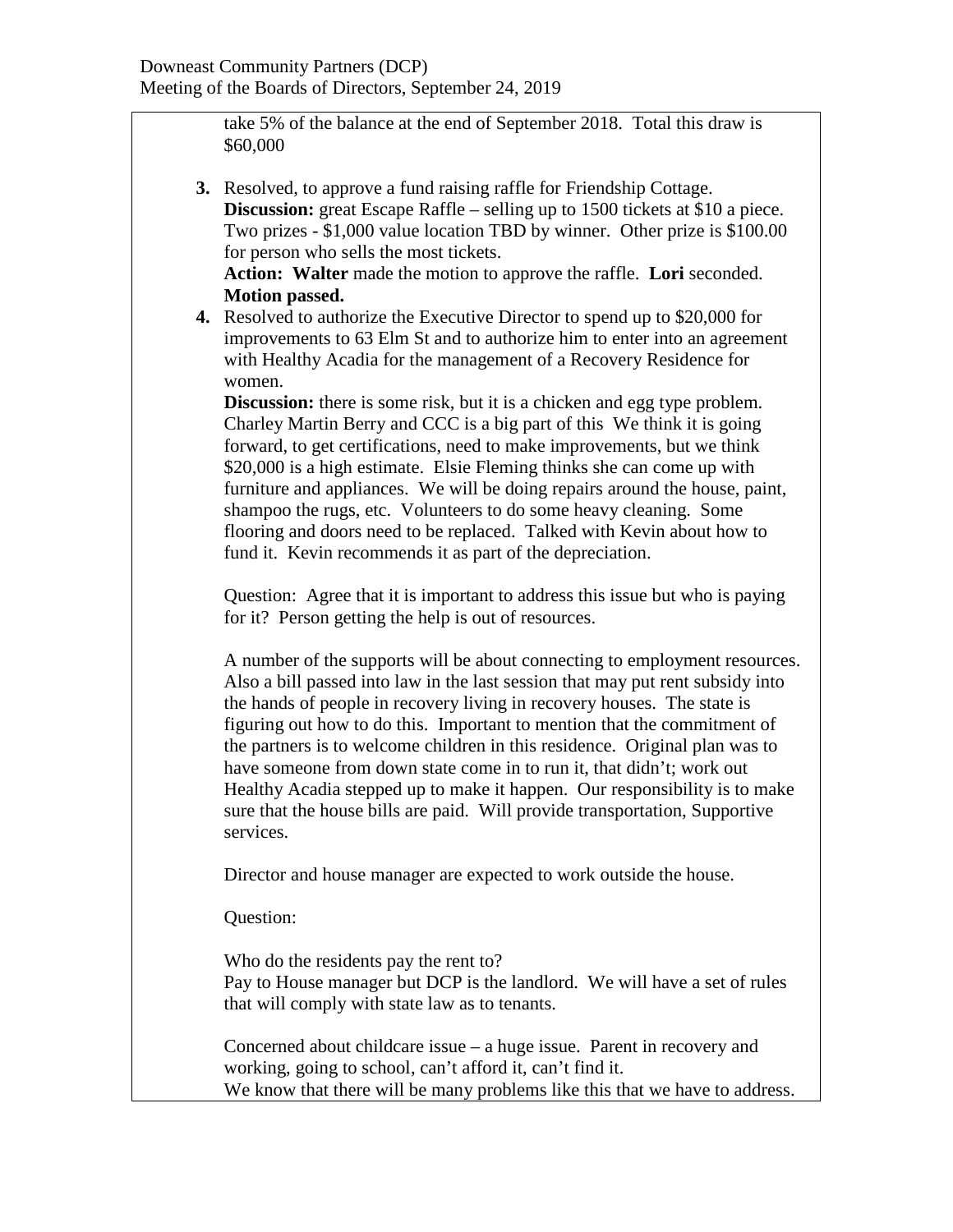|               | Not sure we can find a better place to locate a house like this.                                                                                                                                                                                                                                                                                                                                                                                                                                                                                                                                                                                                                            |  |  |
|---------------|---------------------------------------------------------------------------------------------------------------------------------------------------------------------------------------------------------------------------------------------------------------------------------------------------------------------------------------------------------------------------------------------------------------------------------------------------------------------------------------------------------------------------------------------------------------------------------------------------------------------------------------------------------------------------------------------|--|--|
|               | SCEC has worked with HR at Maine Blueberry – might be able to smooth a<br>path to employment.                                                                                                                                                                                                                                                                                                                                                                                                                                                                                                                                                                                               |  |  |
|               | <b>Action:</b> Ruth made the motion to authorize the Executive Director to spend<br>\$20,000 for improvements to 63 Elm Street. Katie seconded. Motion<br>passed.                                                                                                                                                                                                                                                                                                                                                                                                                                                                                                                           |  |  |
|               | 5. Resolved, to authorize the President, Treasurer, Executive Director and<br>Finance Director to sign checks for FY 19/20                                                                                                                                                                                                                                                                                                                                                                                                                                                                                                                                                                  |  |  |
|               | <b>Discussion: None</b><br>Action: Charles made the motion to so authorize the President, Treasures,<br>Executive Director, and Finance Director. Katie seconded. Motion passed.                                                                                                                                                                                                                                                                                                                                                                                                                                                                                                            |  |  |
|               | 6. Resolved, to authorize the Executive Director and Finance Director to sign<br>all agency agreements, contracts and corporate agreements for FY 19/20<br><b>Discussion: None</b>                                                                                                                                                                                                                                                                                                                                                                                                                                                                                                          |  |  |
|               | <b>Action:</b> Walter made the motion to so authorize the Executive Director and<br>Finance Director. Katie seconded. Motion passed.                                                                                                                                                                                                                                                                                                                                                                                                                                                                                                                                                        |  |  |
|               | 7. Resolved, to authorize the President and Vice President to sign the Executive<br>Director's expenses for FY 19/20                                                                                                                                                                                                                                                                                                                                                                                                                                                                                                                                                                        |  |  |
|               | <b>Discussion: None</b><br>Action: Katie made the motion to so authorize the President and Vice                                                                                                                                                                                                                                                                                                                                                                                                                                                                                                                                                                                             |  |  |
|               | President. Lori seconded. Motion passed.<br>8. Resolved, to approve the meeting schedule for FY 19/20                                                                                                                                                                                                                                                                                                                                                                                                                                                                                                                                                                                       |  |  |
|               | <b>Discussion: None</b><br>Action: Lisa made the motion to approve the meeting schedule. Dorthea<br>seconded. Motion passed.                                                                                                                                                                                                                                                                                                                                                                                                                                                                                                                                                                |  |  |
| IV<br>Reports |                                                                                                                                                                                                                                                                                                                                                                                                                                                                                                                                                                                                                                                                                             |  |  |
|               | 1. Development Committee – Ron King                                                                                                                                                                                                                                                                                                                                                                                                                                                                                                                                                                                                                                                         |  |  |
|               | Seed is doing very well, heard about EV, getting out PR around HEAP<br>projects, aside from raffle, got 3 year commitment to FC for \$7500 a year.<br>reviewed our goals about cultivating large donors. Going to be presenting in<br>December a motion that appears as follows (Ron's proposal)                                                                                                                                                                                                                                                                                                                                                                                            |  |  |
|               | 2. Executive Directors Report and Proposed Recovery Residence – Mark<br>Green                                                                                                                                                                                                                                                                                                                                                                                                                                                                                                                                                                                                               |  |  |
|               | One apartment still not rented. Under the impression that we could just<br>3.<br>change it from veterans only to any low-income person. not true. Maine<br>Housing asked for a couple of weeks of trying again to get a veteran. If not,<br>Mark will begin the work of getting it changed. Check with Sunrise<br>Opportunities and Debbie Beal to see if they have any leads. Did find<br>someone to take Kara's place at At Home, Rose Vogel-Honders did not go<br>through the normal process, because we needed someone immediately, I<br>met with AT Home advisory committee, very supportive. Rose starts<br>October 7, Hannah will stay a few more weeks, Kara meets with Rose in the |  |  |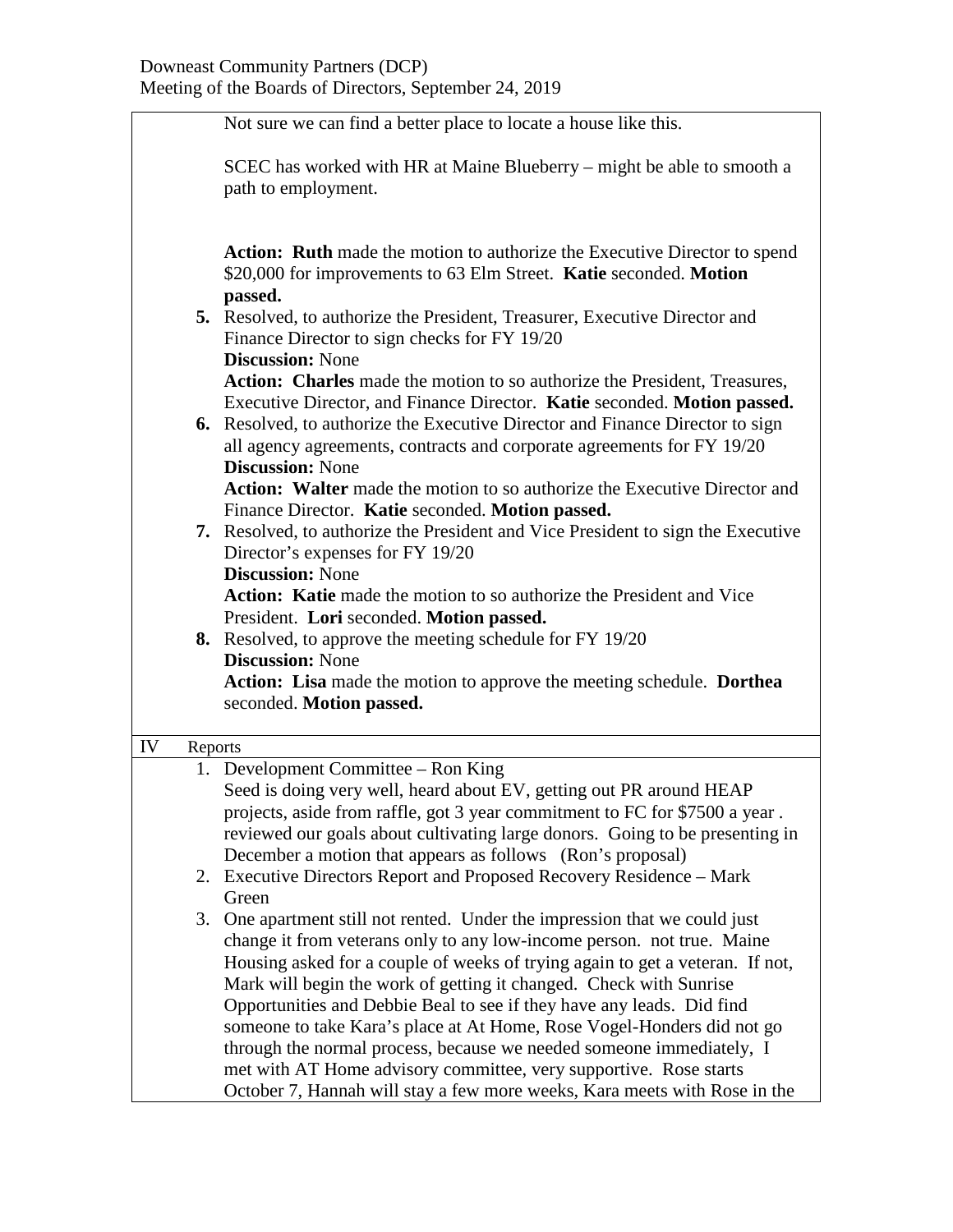afternoons. Just want to mention that we had 6 employees and 3 board members at a cultural training at Indian Township last week, excellent training. Today Bobbi, Dale and Lee were on a call with Maine Housing and tribal members on how we could do weatherization. Pleased at how well the tribe views the relationship with DCP.

4. Finance Directors Report – Kevin Bean Cash is doing well,  $4<sup>th</sup>$  month in a row, 1.3 million, yesterday was 1.4 million. Our ARs dropped pretty well, to the best in the last two years. Getting consistent payments from state and Maine Housing, quick turnarounds on smaller contracts.

Still have a deficit. Ongoing issue with empty classrooms, produces 15000 deficit each month for childcare program. Fc and AT because of reallocations of CSBG, reduced it by 14,000 last month, expect the same this month, will not zero out the deficit. Have seen some money coming in, tennis tournament was this past weekend. SEED saw another 17,000 come in, nearly at 120,000 highest ever seen.

Investments have not done well this year, took a loss on sale of property. If this was a normal year, we would not be seeing this deficit. Looking forward to starting the year with a healthy cash balance

Showing 80,000 surplus in Transportation. Need more vehicles and drivers, we are turning away trips. Room for improvement.

On page three of the financials, temporary restricted assets, show raw data surplus, then back out temporary restricted assets. For grants and donations that are targeted for something that hasn't been spent yet.

- 5. Head Start Director's Report Melissa Mattes
- 6. Written report is in packet, along with Program information report (sent annually to Fed HS) required to share it with the board and answer any questions. Used to report effectiveness of Head Start. Due 8/31. Released 9/1 listed a whole bunch of job opportunities, do we not have at the moment a classroom? Have substitutes in all fo our classrooms except Ellsworth. Having to not enroll children in St Croix and Ellsworth center I and T because of a lack of staff. Have not seen the level of turnover as in the past, but not finding qualified people.

What are you worried about most in that PIR – Dental exams, families not taking the children in. Families not screened in 45 days, should be 100% not even 50% due to staffing.

This year's data not out yet to compare us to national and state averages.